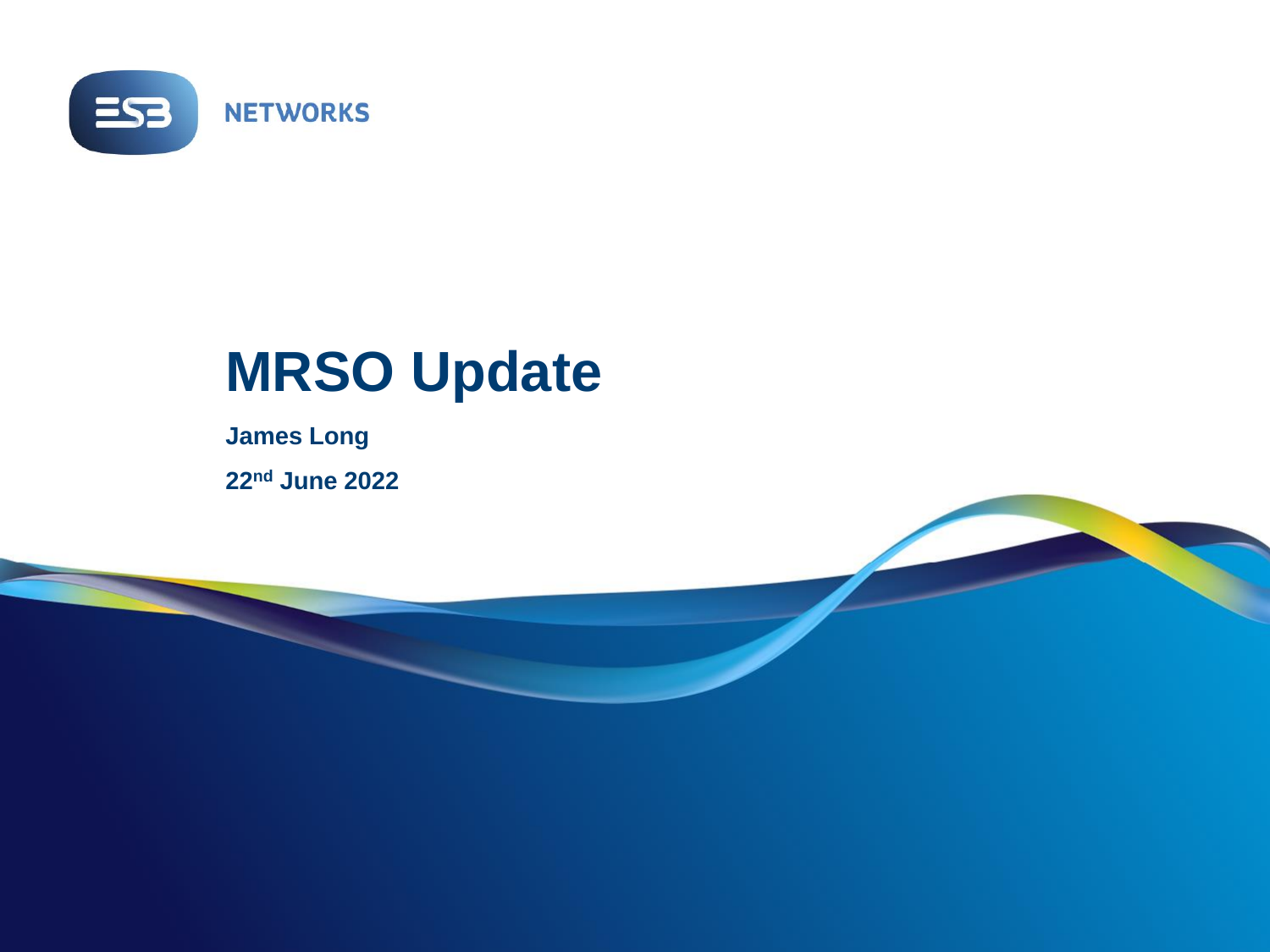

|                                                                                                     | <b>Mar - 22</b> | <b>Apr - 22</b> | <b>May - 22</b> |
|-----------------------------------------------------------------------------------------------------|-----------------|-----------------|-----------------|
| <b>Total Debt Notifications received (012)</b>                                                      | 281 (25)        | 226 (16)        | 234 (20)        |
| <b>Total Debt Notifications not forwarded for</b><br>reason implied or explicit CoLE, timeout, etc. | 126(7)          | 84(7)           | 75(4)           |
| <b>Total Debt Notifications sent to gaining</b><br>supplier (112)                                   | 155(18)         | 142(9)          | 159 (16)        |
| <b>Total not cancelled</b>                                                                          | 106 (16)        | 83(6)           | 100(13)         |
| <b>Total cancelled</b>                                                                              | 49(2)           | 59(3)           | 59(3)           |
| <b>Total Debt Notifications sent to gaining</b><br>supplier as % of total COS                       | 0.60%           | 0.4%            | 0.48%           |

Figures in brackets represent situations where an ESB Networks PAYG meter is installed.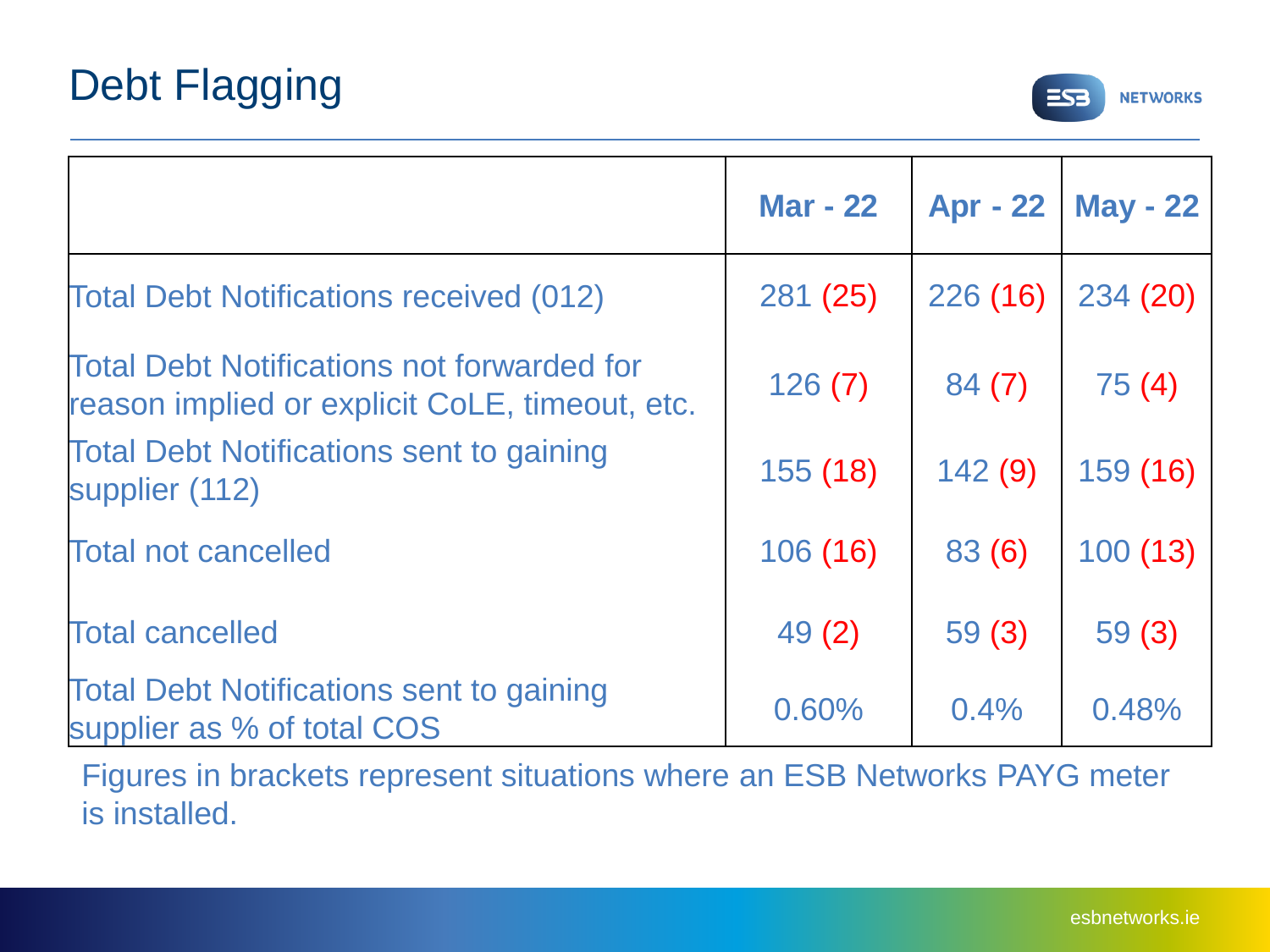## Debt Flagging

**ETUANIA** 



esbnetworks.ie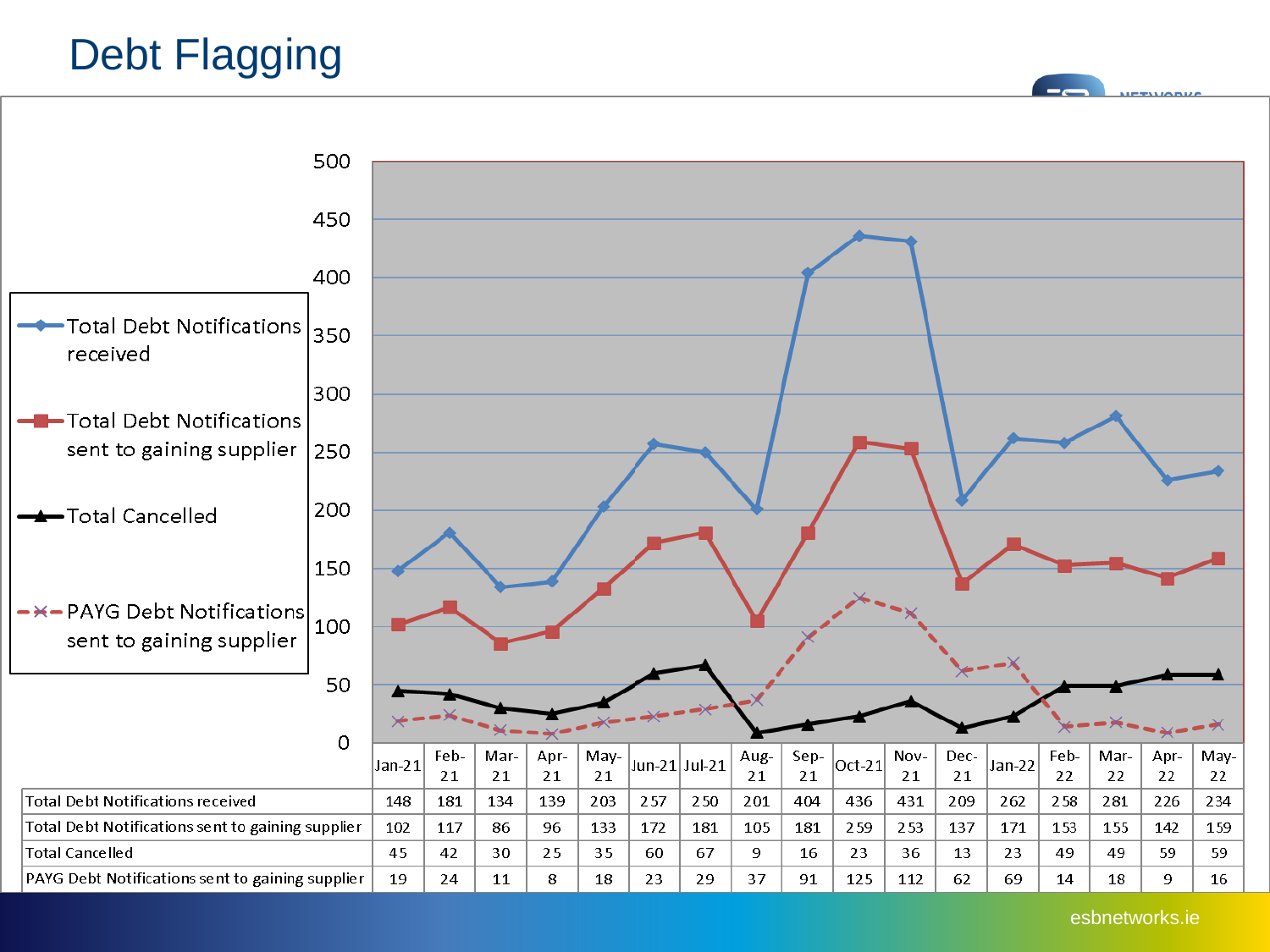

|                                      | <b>Mar - 22</b>          | <b>Apr - 21</b> | <b>May - 22</b> |
|--------------------------------------|--------------------------|-----------------|-----------------|
| No. of Objections                    | 66                       | 77              | 80              |
| <b>Cancellations from Objections</b> | 15                       | 18              | 21              |
|                                      |                          |                 |                 |
| <b>Objection emails to MRSO</b>      | 6                        | 6               | 5               |
| <b>Reasons:</b>                      |                          |                 |                 |
| Uncontactable by phone               | $\overline{\mathcal{A}}$ | 1               |                 |
| <b>Written communication</b>         |                          |                 |                 |
| <b>COS</b> confirmed                 | $\overline{2}$           | 5               | $\overline{4}$  |
| <b>Other</b>                         |                          |                 |                 |
|                                      |                          |                 |                 |
| <b>Escalation emails</b>             | 14                       | 9               | 8               |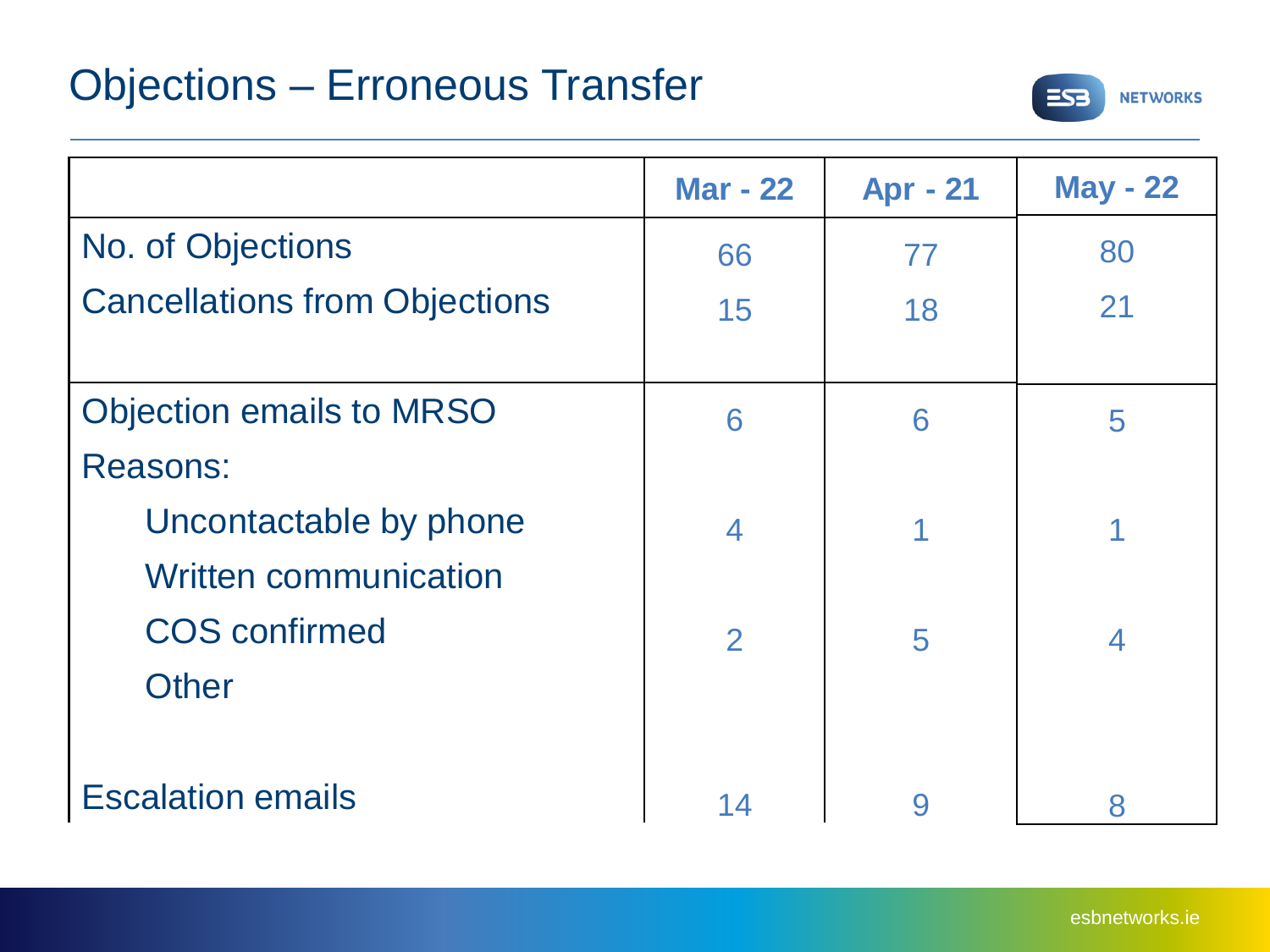## Objections – Erroneous Transfer





esbnetworks.ie